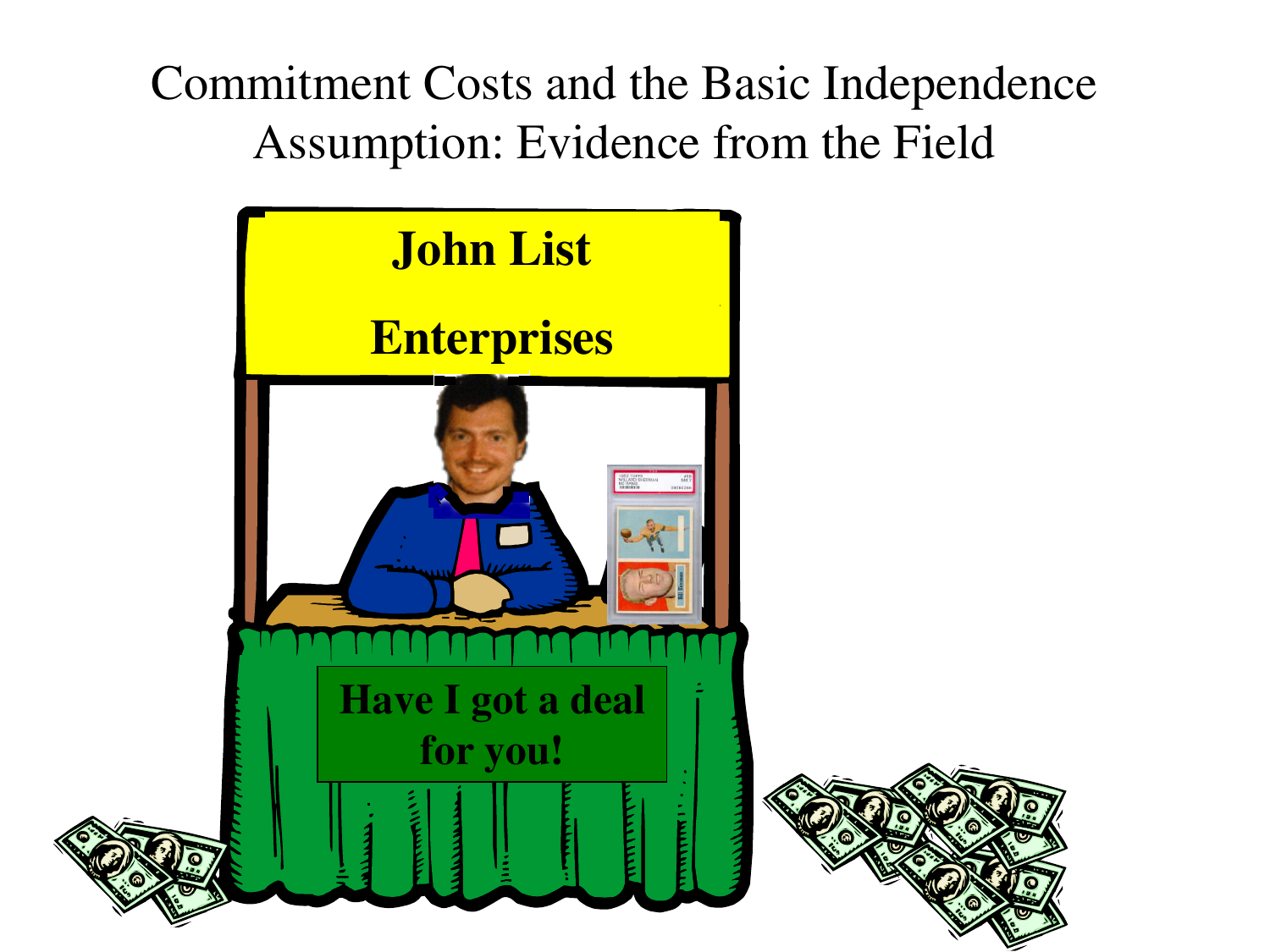### Commitment Costs and the Basic Independence Assumption: Evidence from the Field

### Have We Been Observing Dynamic WTP & WTA's, But Interpreting Them as Static?

Or

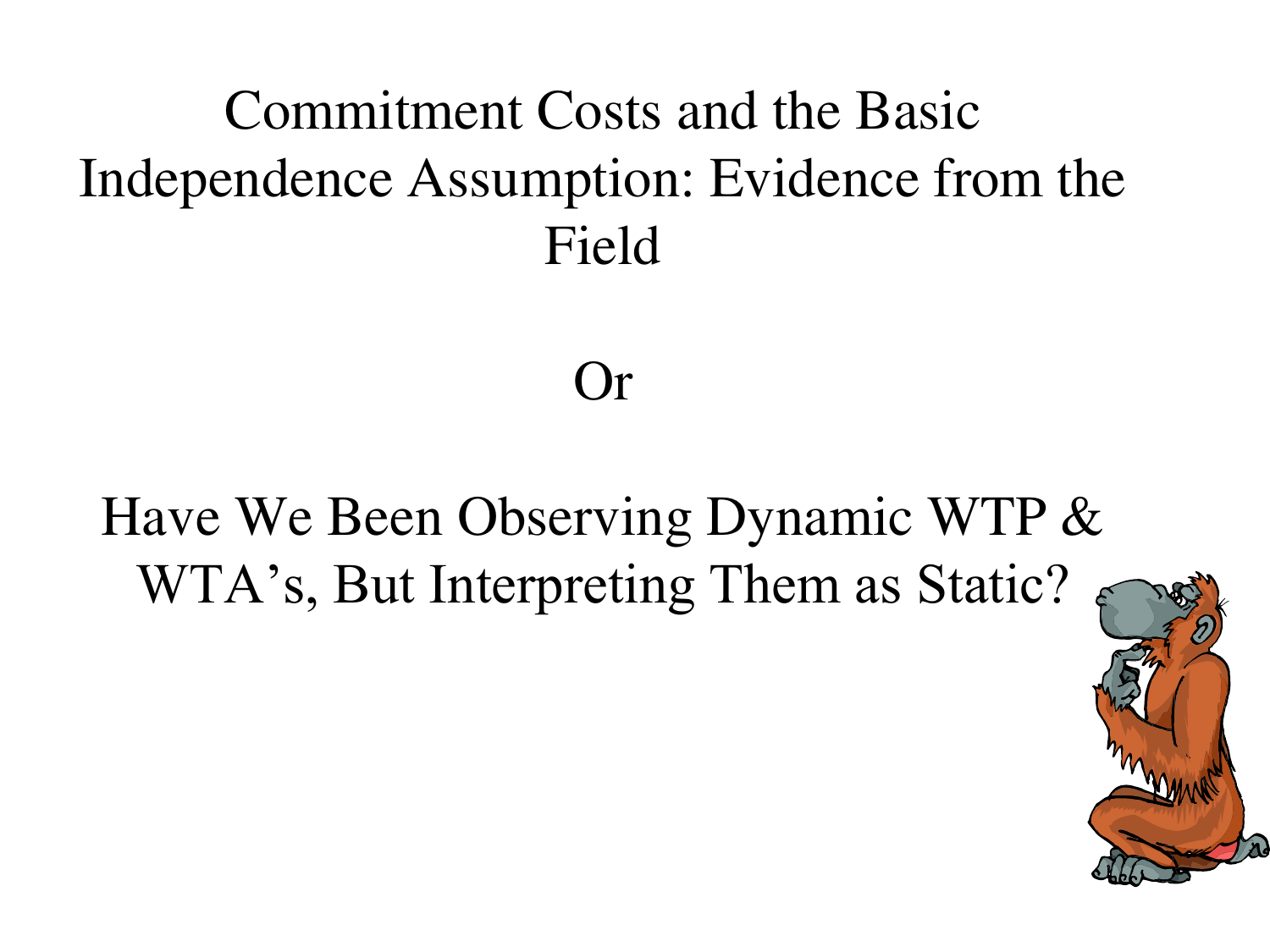### Our Story

Non neoclassical explanations for WTP-WTA disparity pose significant challenge to welfare analysis

Standard neoclassical derivation of WTP and WTA static, but consumers live and act in a dynamic world

Is there a dynamic explanation for the disparity? Is it present in a real transactions?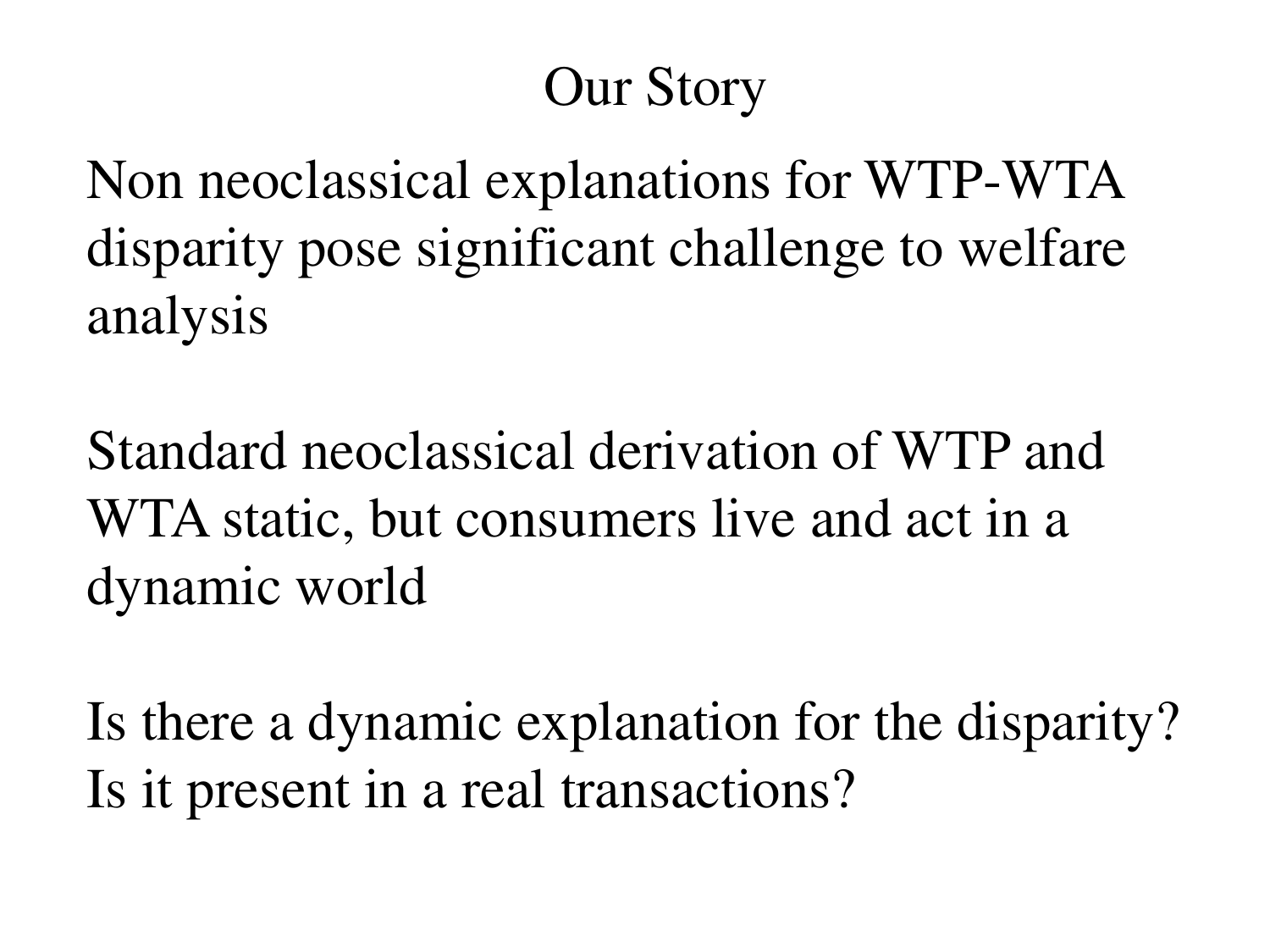# A Static WTP Story

Story: Jojo considers buying a sports card. Jojo would like to impress his economist friends at a party in 3 weeks with a sports card, but the dealer looks pretty shady….

Jojo assesses:



50% chance of bragging rights =  $\text{SG}$ , 50% chance that List is ripping him off, value= \$0

Simple expected value is  $\frac{6}{2} = \text{J ojo's max WTP}$  for the card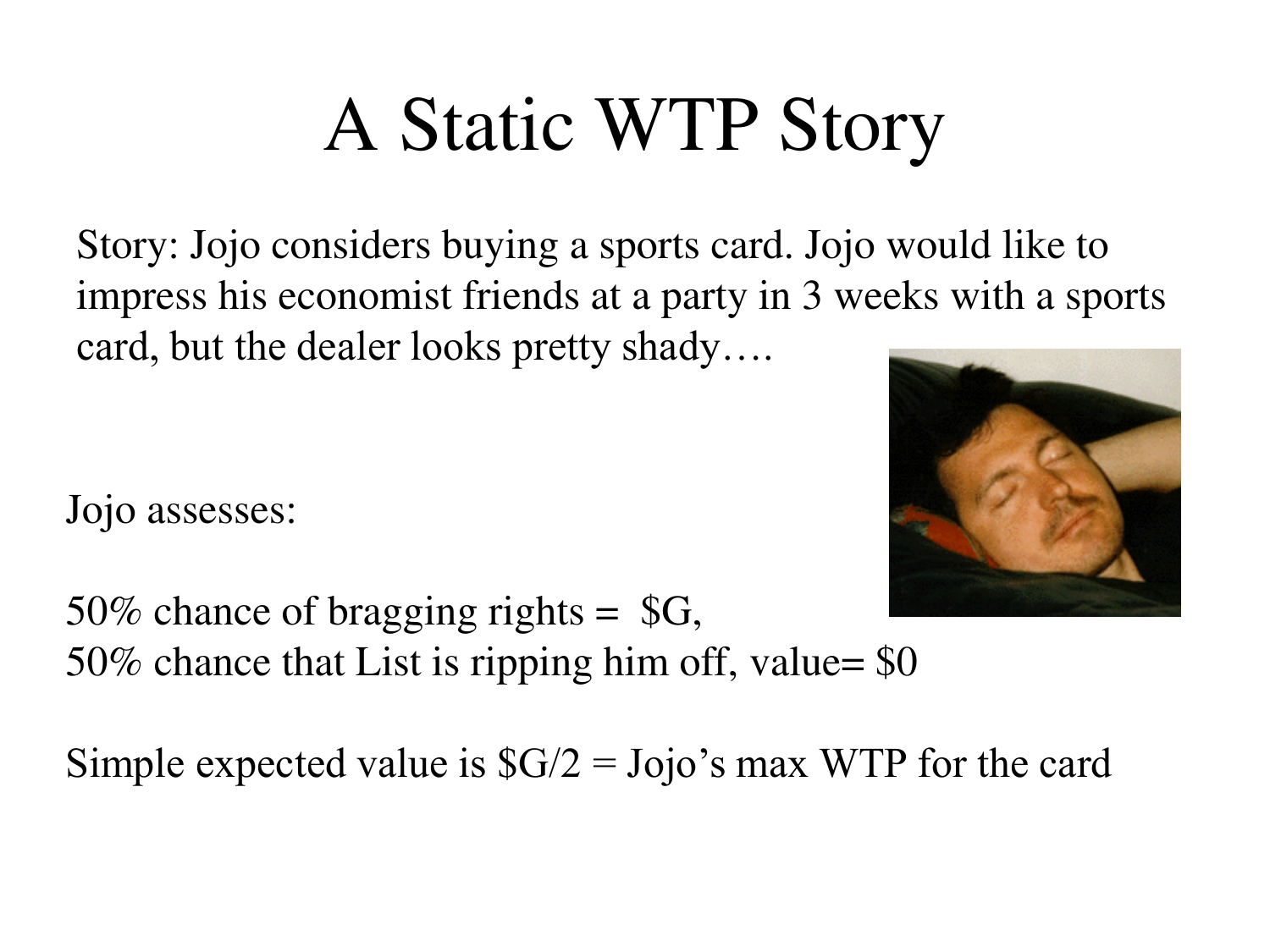### A Dynamic WTP Story Suppose

- In 2 weeks, can get advice on value from his expert friend
- Knows the dealer will still be here in 2 weeks with same or equivalent card
- Can't easily resell the card if he buys it today

What is his max WTP today? \$0

WTP does not equal expected surplus!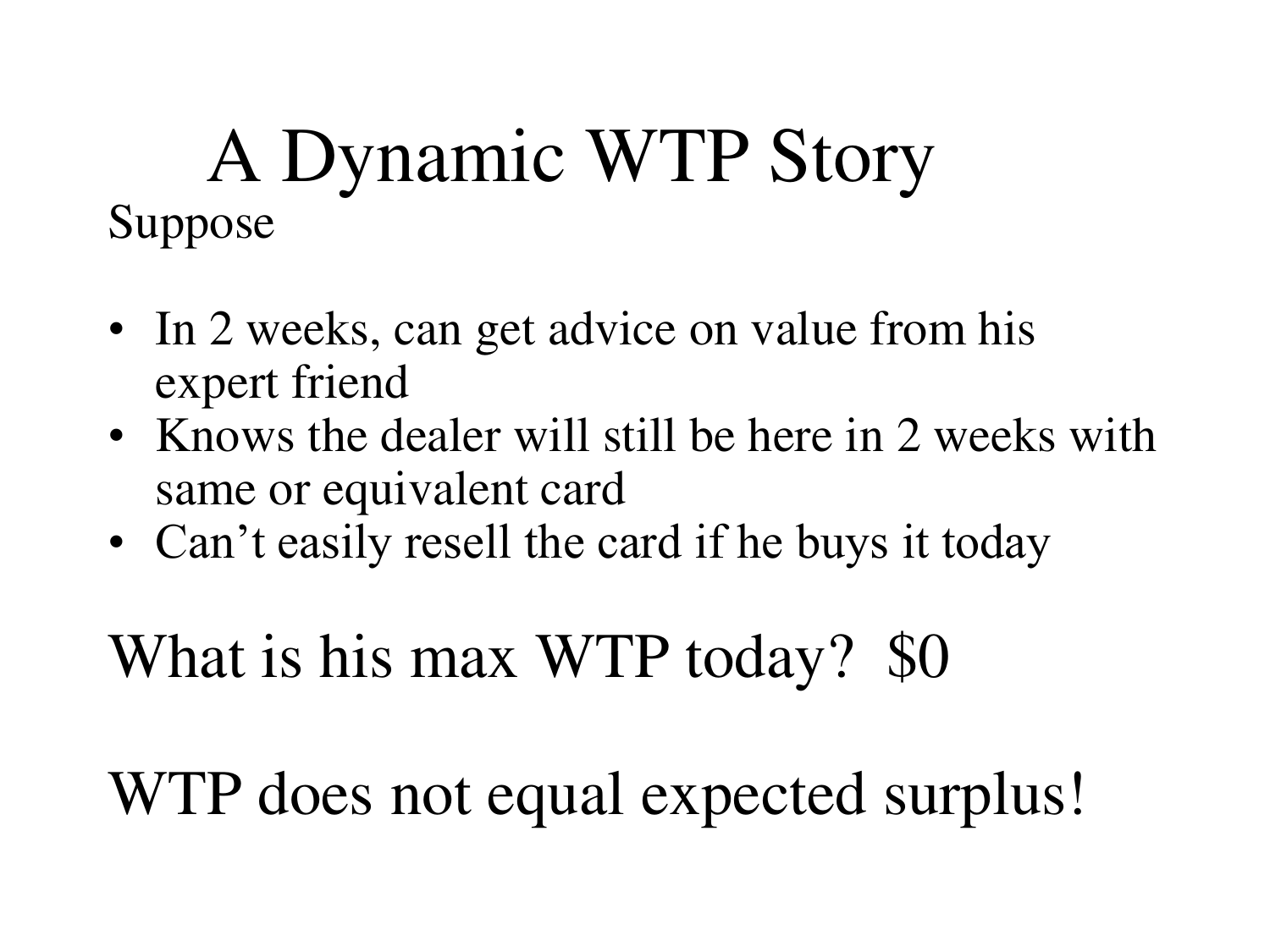# A Dynamic WTA Story

New Story: Jojo finds a card in his attic. Jojo's neighbor (John List) offers to buy it for \$G/2, standing offer.

Scenario:

- •50% chance the card is worth \$G to a dealer •50% chance the card is junk
- In 2 weeks he can attend a card show and find out for sure.

What is Jojo's WTA to sell today? \$G

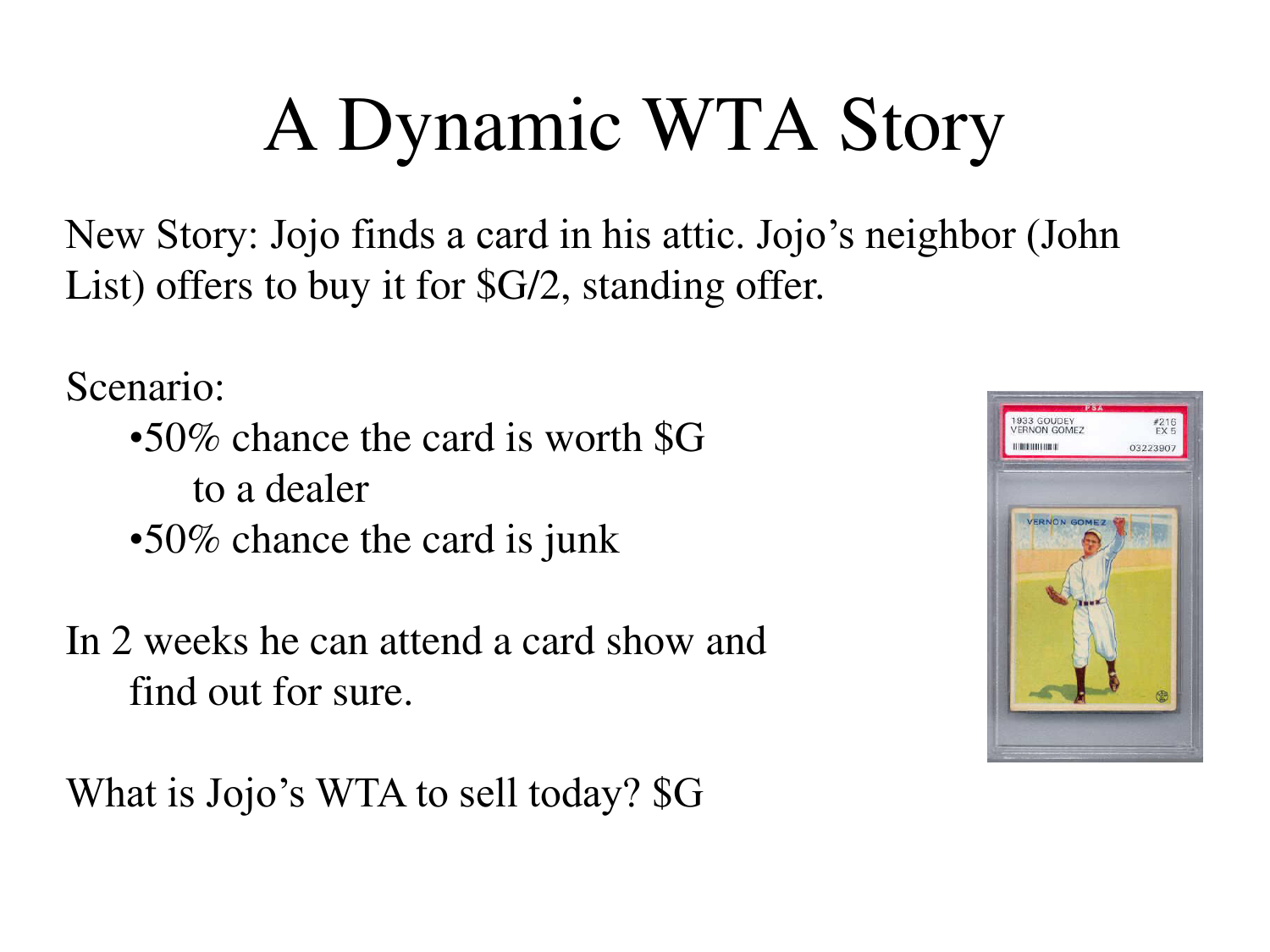### Can this Story Explain Experimental and CVM Disparities?

- Be uncertain about value, but have some ability to learn in future
- If so, clear predictions from theory

1. WTP increases in perceived difficulty of delay

intuition: if costly to wait and buy later, WTP more now

2. WTP decreases in perceived difficulty of reversal

intuition: if costly to sell if made mistake, WTP less now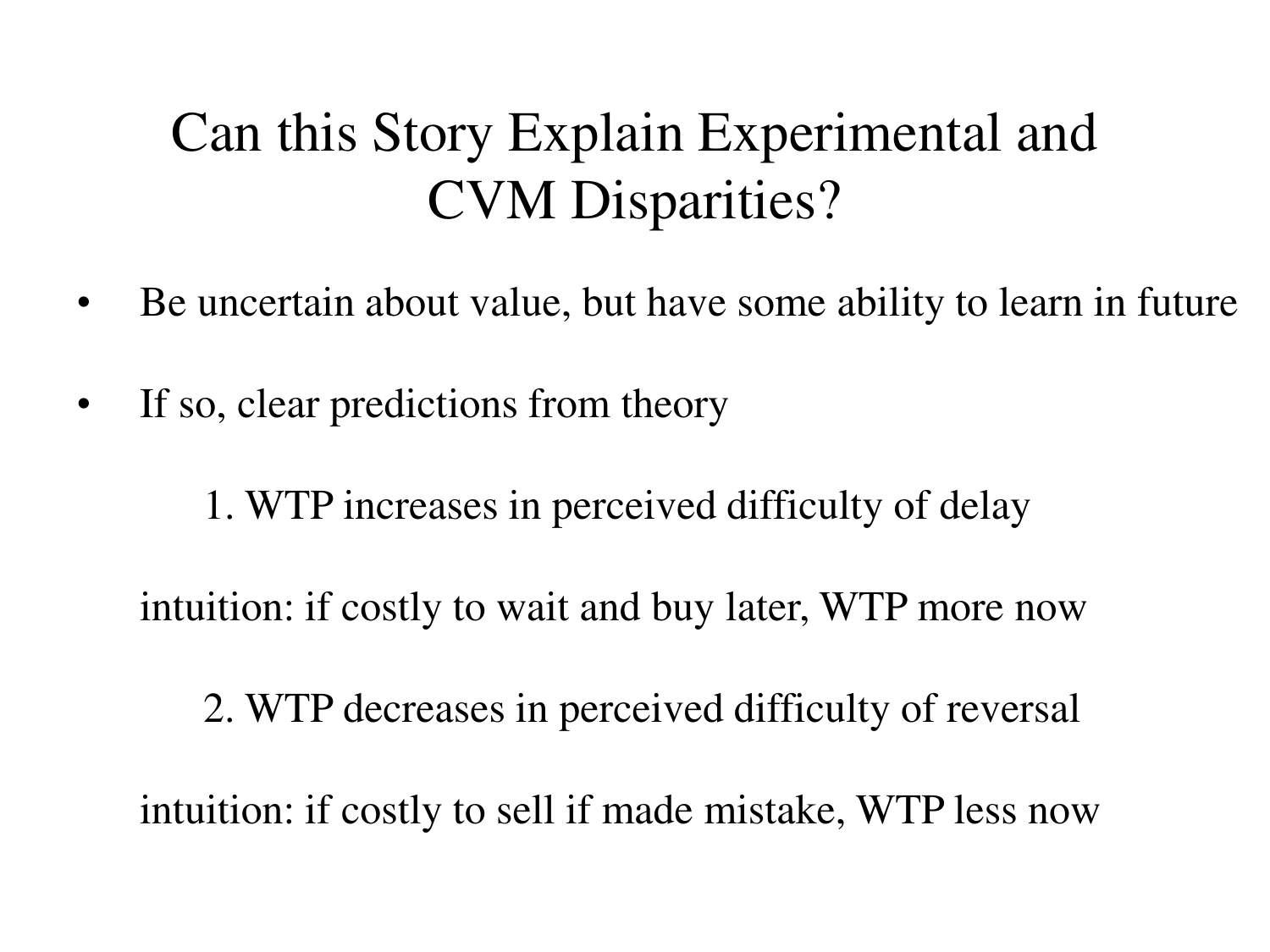#### Comparative Statics for WTA

 1. WTA **de**creases in perceived difficulty of delay intuition: if costly to wait and sell later, WTA less now 2. WTA **in**creases in perceived difficulty of reversal intuition: if costly to buy if made mistake, WTA higher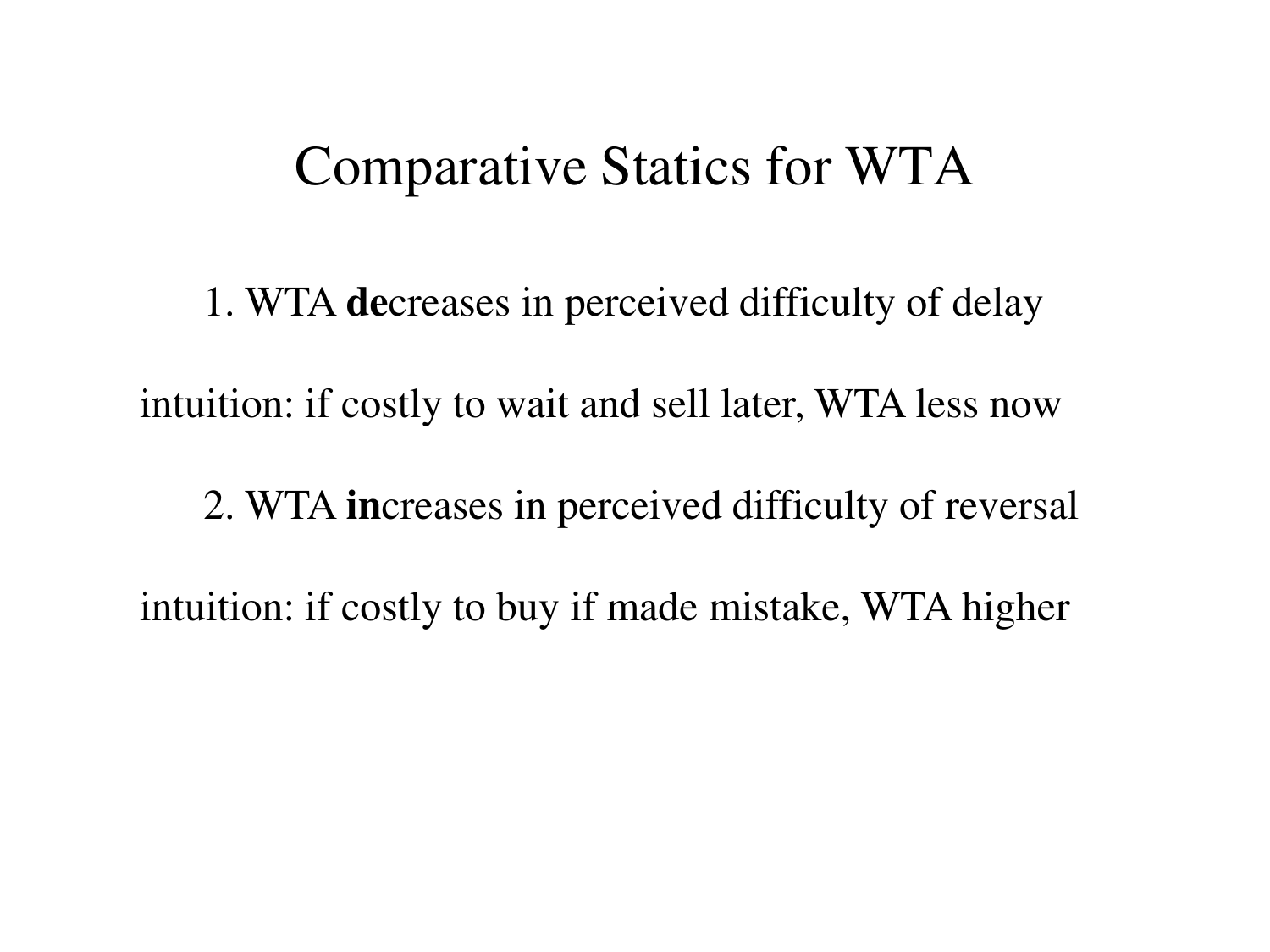### WTP and WTA depend critically on costs of delaying and reversing transactions

Specifically

- 
- 
- 

1. WTA >> WTP if costly to reverse, but easy to delay both 2. WTP>>WTA if hard to delay, but easy to reverse both 3. WTA=WTP if symmetric transaction costs (delay cost in WTP= reversal cost WTA and delay cost in WTA= reversal cost WTP)

Could compute these costs or simply ask participants their perception of how the ease of reversal and delay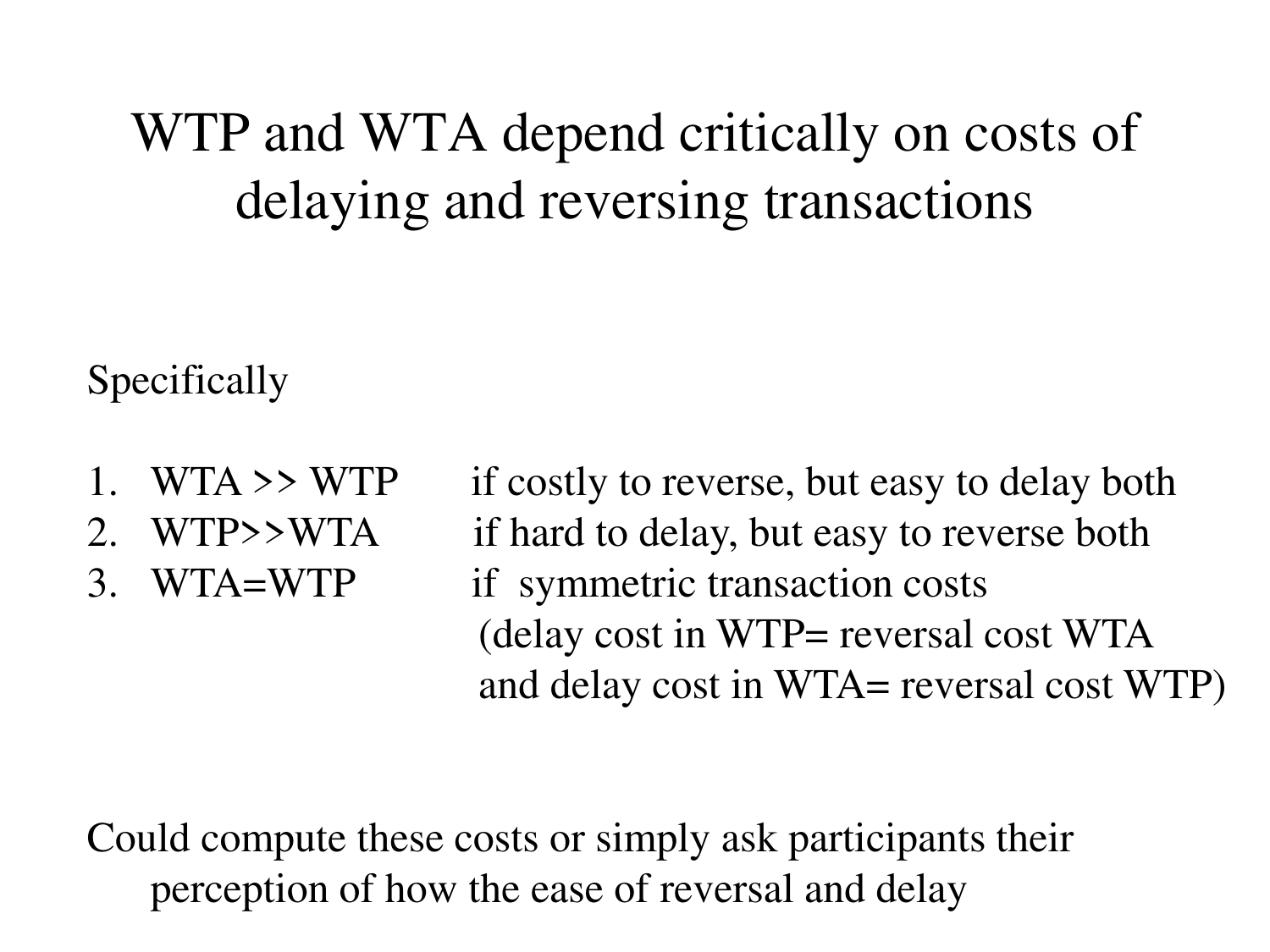Question:Have we been observing dynamic WTP & WTA's, but interpreting them as static?

- Can we find evidence of dynamic behavior in formation of WTP and WTA values?
- Is this dynamic behavior consistent with WTP/WTA "anomaly"?